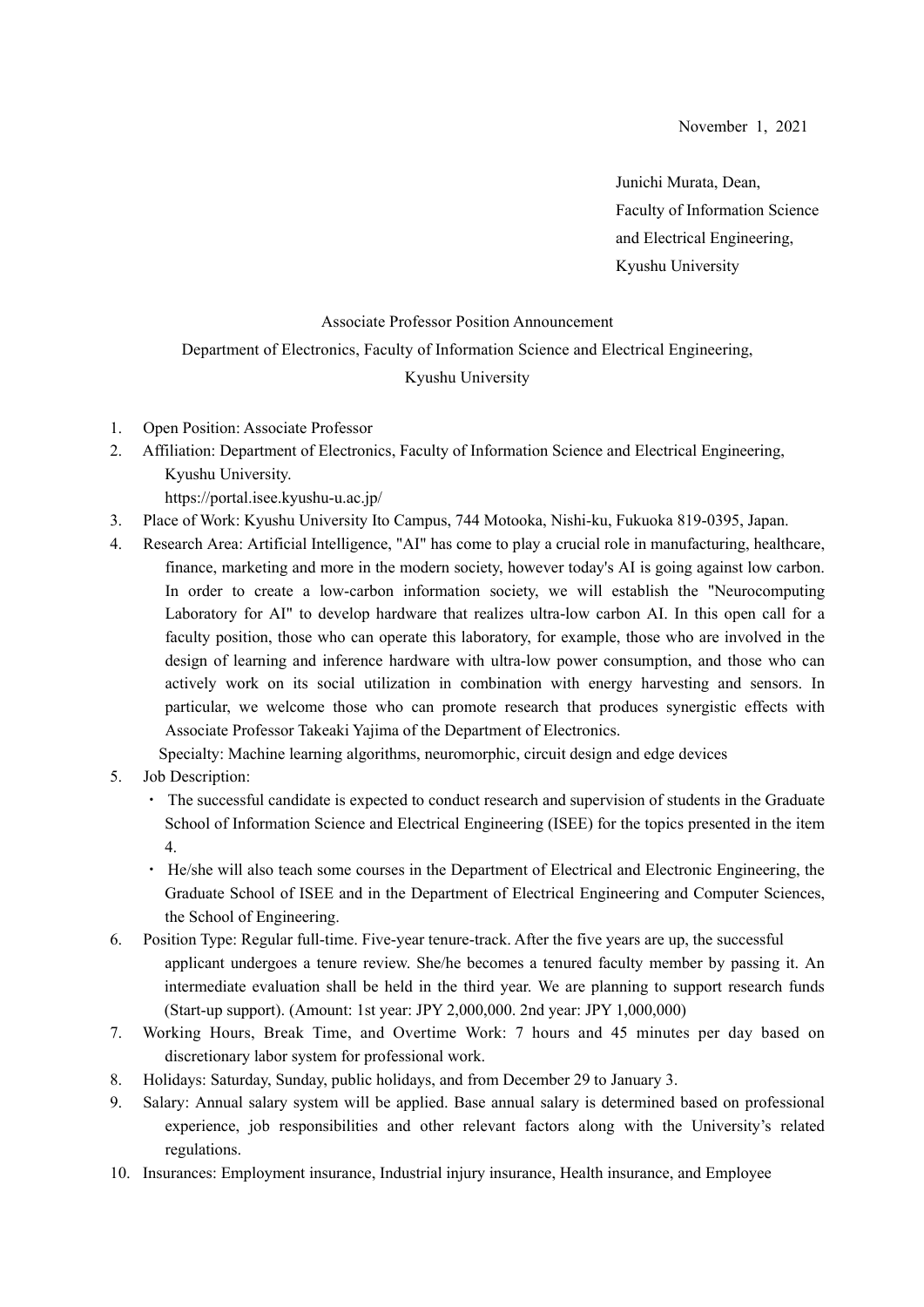pension.

- 11. Qualifications: The candidate should
	- (i) have a PhD or equivalent.
	- (ⅱ) be enthusiastic in teaching and research.
	- (ⅲ) able to teach, supervise, and give lectures in English.
- 12. Start Date: As soon as possible after April 1st, 2022.
- 13. Application Documents:
	- (i) Curriculum vitae including the candidate's profile photo, education after high school, work experience, academic society memberships, social activities, awards, and other particularly notable entries.
	- (ii) A list of publications. Please categorize them based on the types of the publications such as peerreviewed journal papers, proceedings of international conferences, tutorial papers, books, invited talks, patents, etc. (show h-index, impact factor, and times cited if any). As for papers, proceedings, and patents, please show all the authors' names listed in the order as printed in the article.
	- (iii) Reprints of five representative papers.
	- (iv) A summary of the candidate's current/past research and a research vision statement (around 1000 words plus figures).
	- (v) Teaching Statement (around 1000 words plus figures).
	- (vi) The candidate who belongs to a university must include a track record of securing research funding.

Please include the name of the funding, the title of the project, the information whether you are the principal investigator or co-investigator, your affiliation, and the amount of the funding. The candidate who belongs to an industry must include the details of the research projects involved.

- (vii) The names, affiliations, and contact details of two references.
- 14. Application Deadline: Received by January 7th, 2022.
- 15. Application submission: Electronic submissions will be accepted. Please put the set of documents to be submitted (i.e. of 13(i)-(vii)) in a folder and compress it with a password (preferably in ZIP file) and send by e-mail to the contact e-mail address presented in 16. Please make the subject of the email "Application for Associate Professor in Department of Electronics". If the file size of the compressed file exceeds 5MB, please email the URL of a location where the complete set of documents could be downloaded safely. Also, please email us the password for decompressing the compressed file separately. After receiving the application, the applicant will be notified with a confirmation of receipt. If you do not receive a confirmation of receipt within 24 hours (excluding weekends and holidays), please contact the following reference. The applications received after the deadline will not be considered for further screening.
- 16. Enquiries and contact:

Haruichi Kanaya (tel: +81-92-802-3746, e-mail: kanaya@ed.kyushu-u.ac.jp)

Professor, Department of Electronics, Faculty of Information Science and Electrical Engineering, Kyushu University

- 17. Interview: Selected applicants will be asked to have an on-campus or online interview. The University does not cover travel expense for the interview.
- 18. Note:
	- (i) In line with the Basic Act for a Gender-Equal Society (Act No. 78 of 1999), Kyushu University is an equal opportunity employer: http://danjyo.kyushu-u.ac.jp.
	- (ii) Kyushu University is an equal opportunity employer and follows the principle of Basic